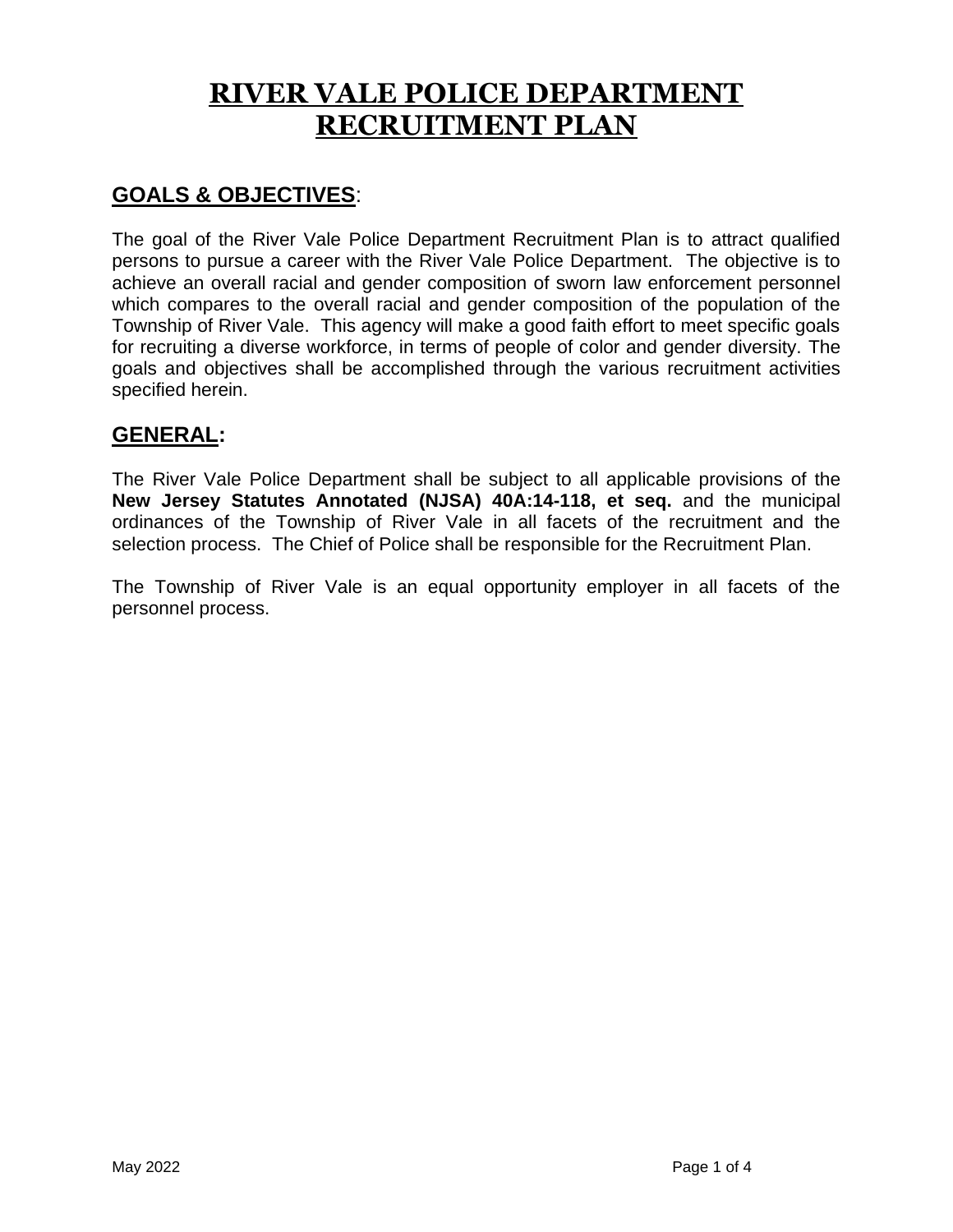## **CURRENT DEMOGRAPHICS REPORT:**

The present demographic composition of the population of the Township of River Vale and sworn law enforcement personnel of the River Vale Police Department are represented in the following report:

| <b>TOWNSHIP OF RIVER VALE</b>                        |                   |               |                                                         |               |                                                          |    |
|------------------------------------------------------|-------------------|---------------|---------------------------------------------------------|---------------|----------------------------------------------------------|----|
| Data is based on the<br>2020 Census Count            | <b>POPULATION</b> |               | <b>CURRENT SWORN</b><br><b>OFFICERS</b><br><b>TOTAL</b> |               | <b>CURRENT SWORN</b><br><b>OFFICERS</b><br><b>FEMALE</b> |    |
| <b>RACE / ETHNICITY</b>                              | #                 | $\frac{0}{0}$ | #                                                       | $\frac{9}{6}$ | #                                                        | %  |
| <b>WHITE</b>                                         | 8,470             | 90%           | 21                                                      | 88%           | 1                                                        | 4% |
| <b>BLACK or AFRICAN</b><br><b>AMERICAN</b>           | 50                | 1%            | 0                                                       | 0%            | $\bf{0}$                                                 | 0% |
| <b>HISPANIC - ANY RACE</b>                           | 304               | 3%            | 1                                                       | 4%            | $\bf{0}$                                                 | 0% |
| <b>AMERICAN INDIAN OR</b><br><b>ALASKA NATIVE</b>    | 0                 | 0%            | 0                                                       | $0\%$         | $\bf{0}$                                                 | 0% |
| <b>ASIAN</b>                                         | 556               | 6%            | 1                                                       | 4%            | $\bf{0}$                                                 | 0% |
| <b>NATIVE HAWAIIAN OR</b><br><b>PACIFIC ISLANDER</b> | $\mathbf{2}$      | $1\%$         | 0                                                       | 0%            | $\bf{0}$                                                 | 0% |
| <b>SOME OTHER RACE</b><br><b>ALONE</b>               | 9                 | $1\%$         | 1                                                       | 4%            | $\bf{0}$                                                 | 0% |
| <b>POPULATION OF TWO</b><br>OR MORE RACES            | 58                | 1%            | 0                                                       | $0\%$         | $\bf{0}$                                                 | 0% |
| <b>TOTAL</b>                                         | 9,449             | 100%          | 24                                                      | 96%           | 1                                                        | 4% |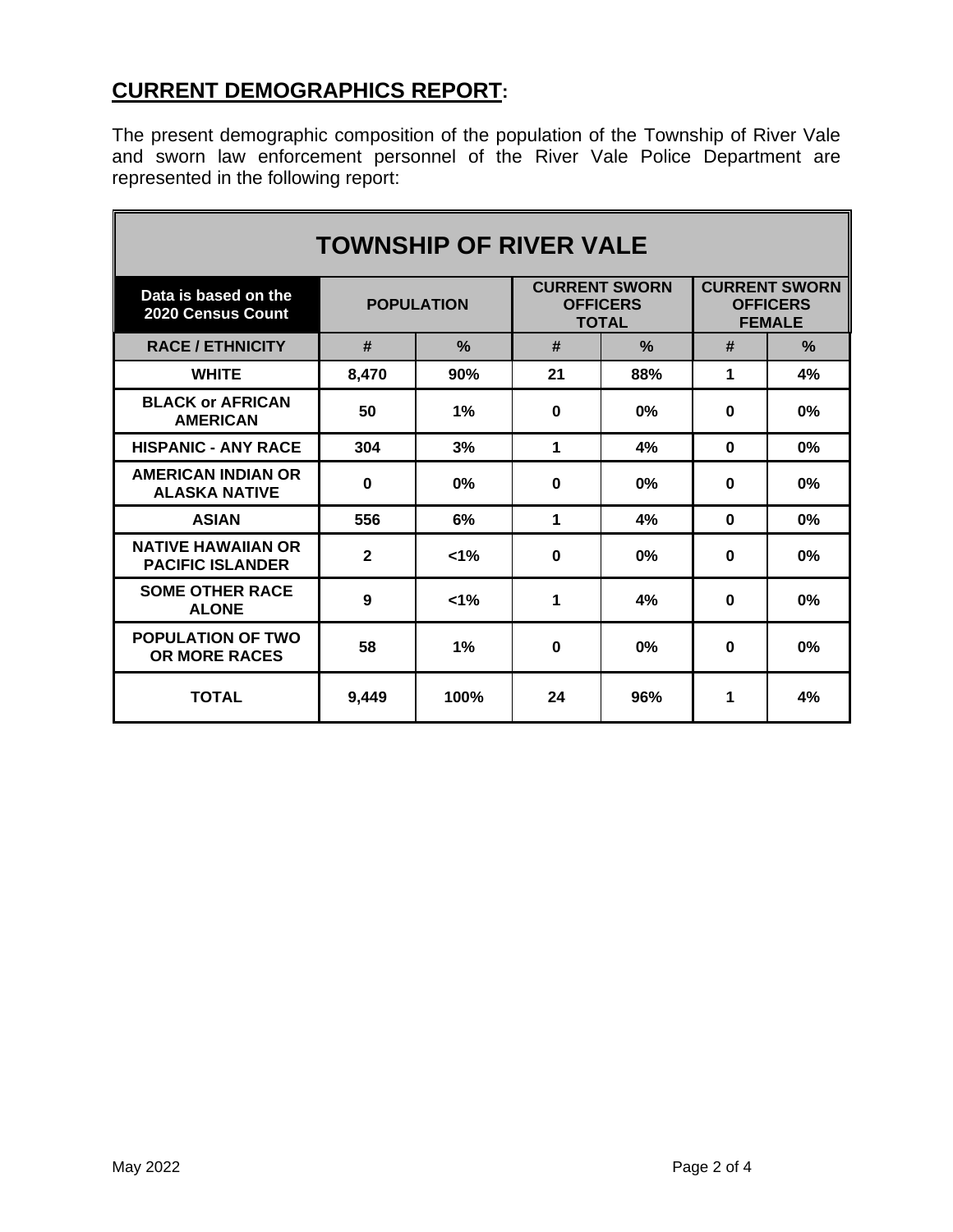### **RECRUITMENT ACTIVITIES:**

#### **Activity #1**:

Identify and maintain contact with local minority organizations and social support groups, including, but not limited to, educational, religious, ethnic, racial, and genderbased organizations.

These activities may include, but not be limited to, the following:

- Providing recruitment brochures and materials to educational, religious, ethnic, racial, and gender-based organizations.
- Attending career fairs in the local and Bergen County school districts.
- Drafting, printing and distributing informational brochures, pamphlets, posters and/or other materials which may attract qualified persons to the agency.
- Making maximum use of the Township of River Vale's website to attract qualified candidates to the agency.

#### **Activity #2:**

When applicable, contact police training academies and post vacancy announcements for current Alternate Route candidates or waiver-eligible Class II Special Police Officers.

#### **Activity #3:**

Advertise on Policeapp.com, the River Vale Police Department's *Facebook* page and other social media platforms, as well as any other appropriate media market, for persons meeting eligibility requirements.